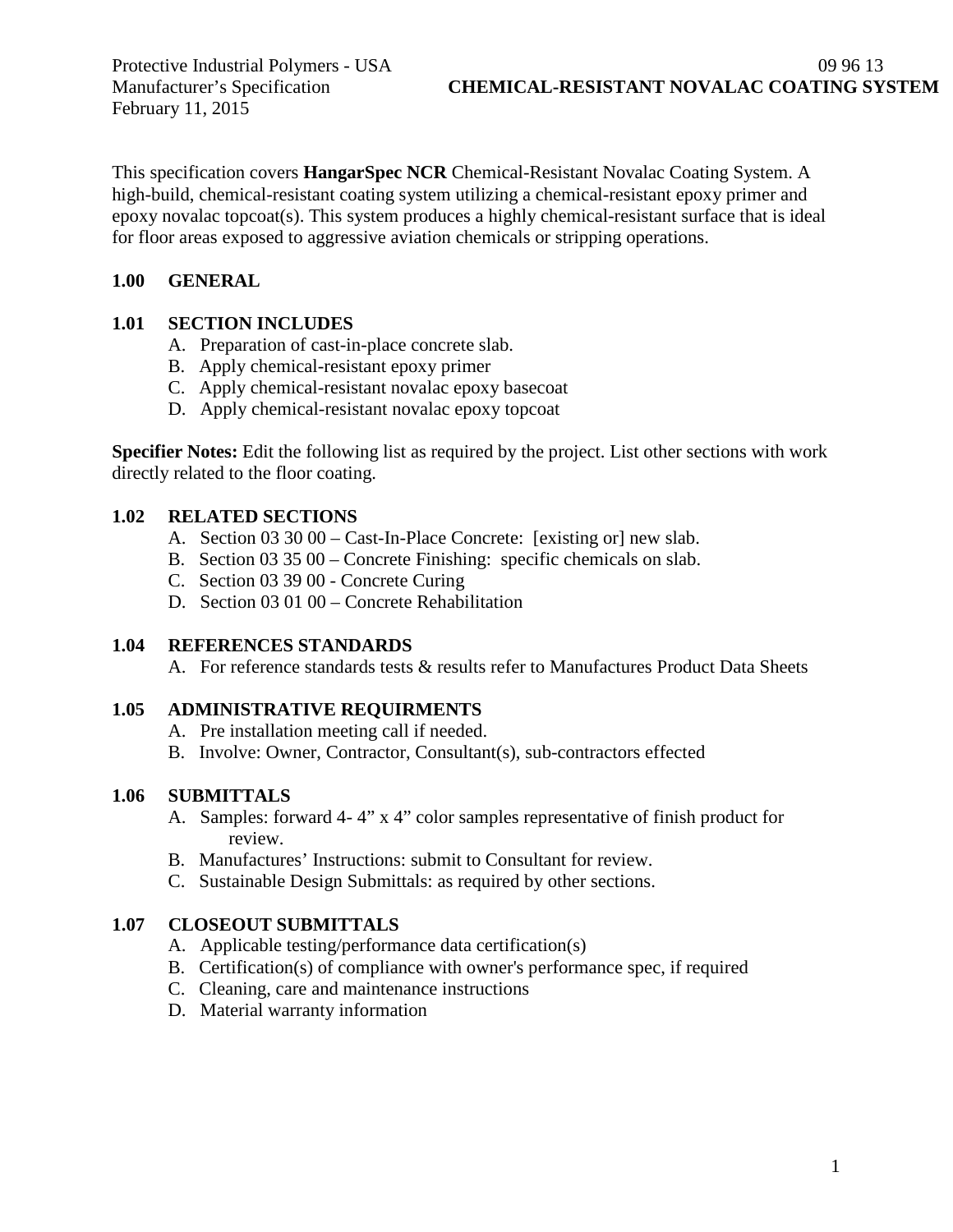# **1.08 QUALITY ASSURANCE**

- A. Regulatory Agency Sustainability Approvals
- B. Applicator: Use applicator experienced in application of specified materials for a minimum of [5] [Five] years on projects of similar size and complexity. Provide list of completed projects including project name and location, name of architect, name of material manufacturer, and approximate quantity of materials applied.
- C. Applicator's Personnel: Employ only persons trained for application of specified materials.

# **1.09 DELIVERY, STORAGE, AND HANDLING**

- A. Delivery: Deliver materials to site in manufacturer's original, unopened containers and packaging, with labels clearly identifying product name, manufacturer, batch or lot number, and date of manufacture. Do not store in direct sunlight or high heat conditions.
- B. Packaging Waste Management
- C. Storage:
	- 1. Store materials in accordance with manufacturer's instructions.
	- 2. Keep containers sealed until ready for use.
	- 3. Do not subject material to excessive heat or freezing; do not apply material that has been subjected to excessive heat or freezing. Material subjected to excessive heat or freezing shall be separated from inventory and destroyed by mixing all three components. The solid reacted product shall be disposed of in environmentally sound and regulatory compliant manner.
	- 4. Shelf life: 1 year after date of manufacture, in unopened containers, under normal conditions.
- D. Handling: Protect materials during handling and application to prevent damage or contamination.
- E. Condition materials for use to  $65^{\circ}F 75^{\circ}F (18^{\circ}C 24^{\circ}C)$  for 24 hours prior to application.

# **1.11 SITE CONDITIONS**

- A. Ambient Conditions
	- 1. Do not apply materials if floor or air temperature is below 65°F (18°C).
	- 2. Do not apply materials if relative humidity is above 85 percent or within 5º of dew point at time of application.
- B. Existing Conditions
	- 1. Utilities, including electric, water, heat and finished lighting to be supplied by General Contractor.
	- 2. Maintain room temperature between  $65^{\circ}F 75^{\circ}F (18^{\circ}C 24^{\circ}C)$  for 48 hours before, during and 48 hours after installation, or until cured.
	- 3. At the time of application ensure the minimum substrate temperature is above 60 $\degree$ F (15 $\degree$ C) and the substrate temperature is 5 $\degree$ F (3 $\degree$ C) above the measured dew point at the time of application.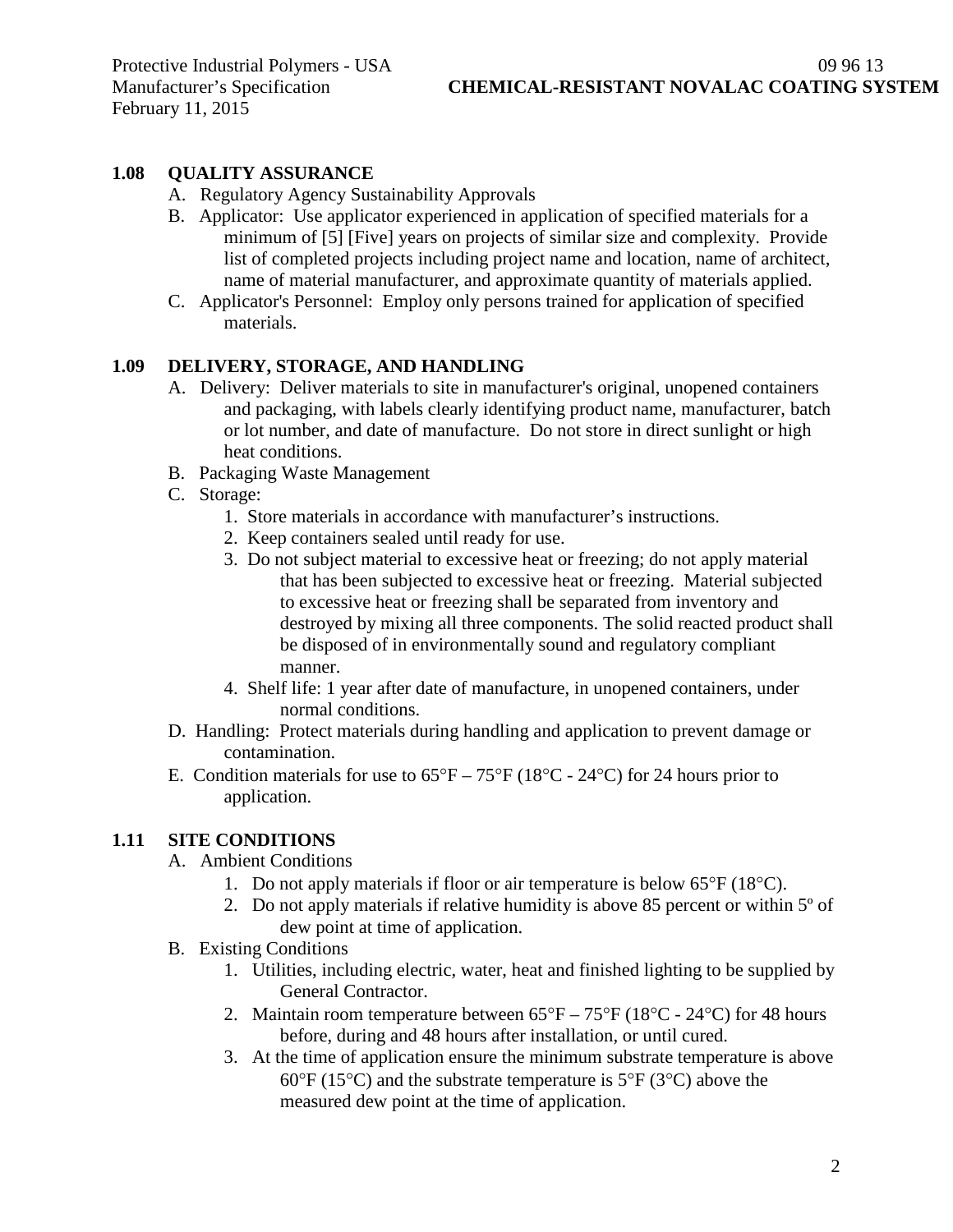- 4. Erect suitable barriers and post legible signs at points of entry to prevent traffic and trades from entering the work area during application and cure period of the floor.
- 5. Protection of finished floor from damage by subsequent trades shall be the responsibility of the General Contractor.

# **1.12 MANUFACTURER WARRANTY**

- A. Provide warranty covering materials for a period of [1] [one] year after date of installation
- B. Installer to provide suitable warranty covering workmanship

# **2.00 PRODUCTS**

# **2.01 MANUFACTURER**

- A. Protective Industrial Polymers Canada [www.protectpoly.com](http://www.protectpoly.com/) (866) 361-3331
- B. 7875 Bliss Parkway, North Ridgeville, Ohio 44039

# **2.02 MATERIALS**

- A. Protect 1000 CR Epoxy Primer
- B. Protect 1750 Epoxy Novalac Topcoat

# **2.03 QUALITY CONTROL**

- A. Tests and Inspections: as required by Manufacturer.
- B. Non-Conforming Work: remove immediately and dispose off site.
- C. Coordination of Other Tests and Inspections

# **3.00 EXECUTION**

# **3.01 APPLICATOR**

A. Must be a recognized contractor of Protective Industrial Polymers

# **3.02 EXAMINATION**

- A. Substrate:
	- 1. Free of curing membranes, silicate surface hardener, paint, or sealer and be structurally sound.
	- 2. If you suspect concrete has been treated or sealed, proceed with complete removal process.
	- 3. Consult your PIP representative for further instruction if silicate hardeners or membranes have been utilized.
- B. Moisture:
	- 1. The relative humidity of the concrete substrate shall be less than 75% (using ASTM F2170).
- C. Vapor / Contamination: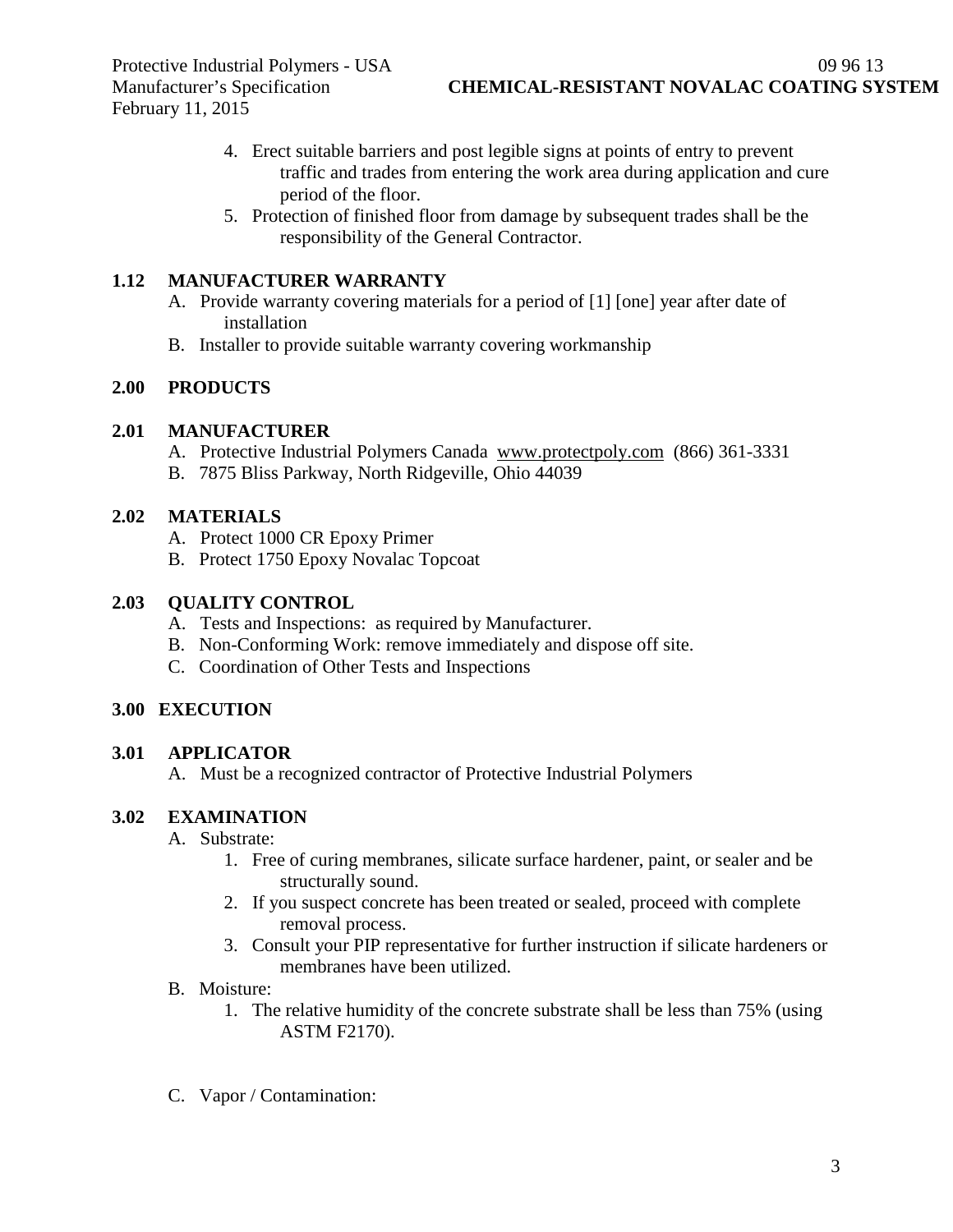Protective Industrial Polymers - USA 09 96 13 February 11, 2015

- 1. Testing for MVT does not guarantee against future problems.
- 2. If there is no known vapor barrier or the vapor barrier is inadequate, there is an elevated risk of bond failure.
- 3. Other factors including the migration of oils, chemicals, excessive salts, or Alkali Silica Reaction (ASR) from the concrete from may also elevate the risk of adhesion difficulties.
- 4. Consult your PIP representative for approved mitigation treatments.
- D. Temperature:
	- 1. During the application and cure of the coating, the substrate temperature, material temperature and room conditions must be maintained between 18˚C (65˚F) and 32˚C (90˚F).
- E. Humidity:
	- 1. Relative Humidity (RH) should be limited to 30-80%.
	- 2. DO NOT apply coatings unless the surface temperature is more than five degree over the dew point.

### **3.03 PREPARATION**

- A. Remove surface dirt, grease, oil, and contaminates by detergent scrubbing and rinse with clean (clear) water.
- B. Mechanical Preparation: Blasting or grinding the surface is the preferred method of preparation.
- C. The success of industrial diamond grinding as a concrete preparation method will vary depending on technique and the hardness of the concrete.

### **3.04 JOINTS**

- A. All non moving joints (control joints) and construction joints may be filled with a semi-rigid joint compound such as Protect JF Epoxy or Protect JF-Polyurea.
- B. Construction joints may need to be re-built and re-cut depending on the conditions.
- C. Isolation or expansion joints should be left uncoated.

### **3.05 MIXING**

- A. Mix material in appropriate vessel as stated in the product's corresponding Technical Data Sheet.
- B. Mix material as directed in the product's corresponding Technical Data Sheet.

### **3.06 APPLICATION EQUIPMENT**

- A. Protective equipment and clothing as called for in the MSDS
- B. Jiffy® Mixer Blade model ES
- C. Clean container for mixing material
- D. Low speed high torque drill motor
- E. High quality short nap roller covers  $\frac{1}{4} \frac{3}{8}$  inch nap
- F. Application squeegee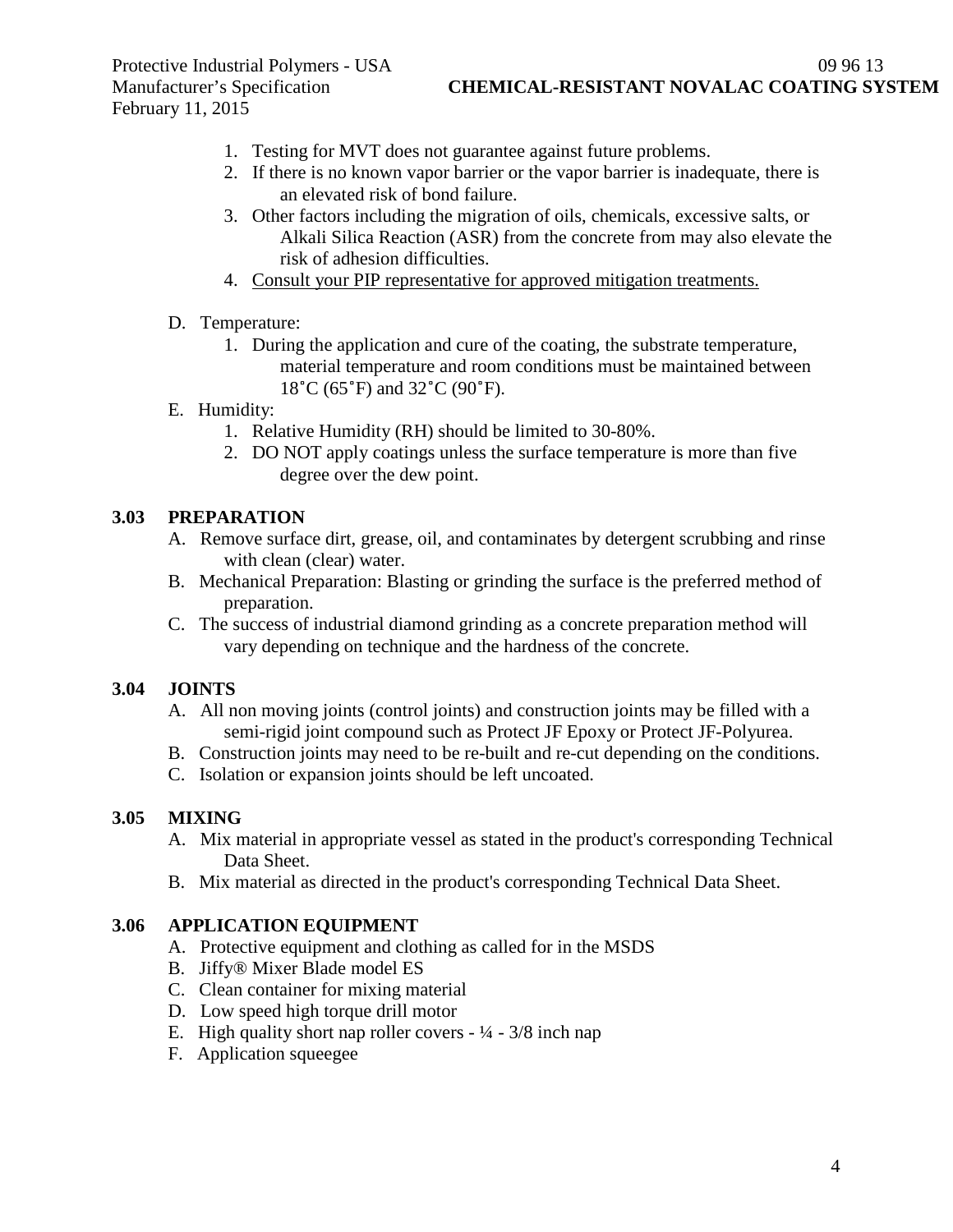### **3.07 APPLICATION**

- A. Protect 1000-CR Epoxy Primer
	- 1. Apply the properly mixed material to the substrate using a notched or flat squeegee and level uniformly with a non shed 3/8" roller.
	- 2. Leaving the mixed material sit in the pail longer than 10 minutes will result in an increase of viscosity and reduce leveling properties.
- B. Protect 1750-Epoxy Novalac
	- 1. Apply the properly mixed topcoat to the primed substrate using a notched squeegee and level uniformly with a non shed 3/8" roller.
	- 2. Leaving the material sit in the pail longer than 10 minutes will result in an increase of viscosity and reduce leveling properties.
	- 3. Apply a second coat when first coat is properly cured.
- C. Tolerances:
	- 1. HangarSpec NCR: 28-40 mils

#### **3.08 SPEADING RATE**

- A. Primer the degree of porosity in the concrete will greatly affect coverage rates. Typical consumption rates for primer application are 6-8 mils, (200-267 SF/gal).
- B. Epoxy Novalac is applied at 10-15 mils (107- 160 SF/gal) per coat.
	- 1. The best practice is to measure and grid the floor to be sure of consistent application rate.
	- 2. Material applied at inconsistent thickness will result in a varied degree of gloss and texture.

#### **3.09 CURING**

- A. Allow the coating to cure (dry) for a minimum 24 hours after application at 24˚C (75˚F) and 50% RH before opening the floor to light traffic, allow more time for low temperatures and higher humidity or for heavier traffic.
- B. Full coating properties mat take up to 7 days to develop.

### **3.10 REPAIR**

A. Repair gouges, chip outs, and scratches as soon as possible to prevent moisture and chemical under cutting and permanent damage to the floor coating.

### **3.11 RECOAT**

- A. Refer to appropriate product's Technical Data Sheet for recoat timetables and allowable recoat parameters as presented by the manufacturer.
- B. If the re-coat window has expired, the prior cured coating surface must be sanded with 100 grit sand paper or sanding screen installed on a swing-type floor buffer.
- C. Sand to a uniform dulled surface.
- D. Remove all sanding debris with a vacuum and damp mop.
- E. Scrub with detergent and rinse with clean (clear) water.
- F. Surface must be dry before recoating.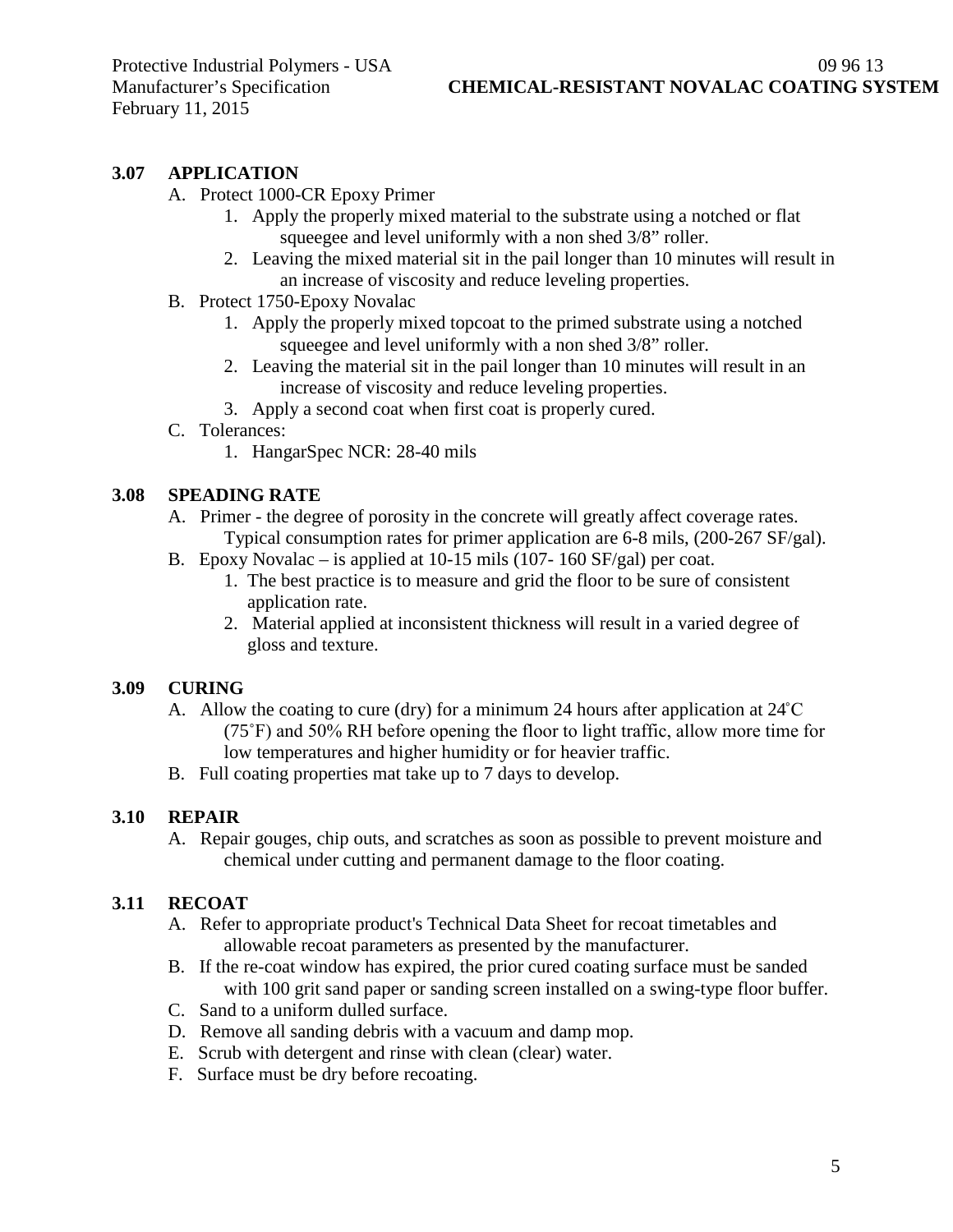# **3.12 SITE QUALITY CONTROL**

- A. Site Tests and Inspections: per manufacturer's guidelines
- B. Non-Conforming Work: remove immediately and dispose off site

### **3.13 ADJUSTING**

A. Permitted only upon manufacturer's approval in writing

# **3.14 CLEANING**

- A. Remove masking, draping, and other protection from adjacent surfaces.
- B. Remove remaining materials and debris from job site and dispose of them according with local rules and regulations. Leave area in clean condition free of debris.

# **3.15 CLOSEOUT ACTIVITIES**

- A. Notify manufacturer of completion of installation
- B. Forward operation and maintenance data to owner/owner's rep
- C. Forward effective warranty date and information to owner/owner's rep

# **3.16 PROTECTION**

- A. Pointed items or heavy items dropped on the floor may cause chipping or concrete pop out damage.
- B. Plasticizer migration from rubber tires can permanently stain the floor coating.
- C. If a rubber tire is planned to set on the floor for a long period of time, place a piece of acrylic sheet between the tire and the floor to prevent tire staining.
- D. Rubber burns from quick stops and starts from lift trucks can heat the coating to its softening point causing permanent damage and marking.

# **3.17 MAINTENANCE**

- A. Allow floor coating to cure at least one week before cleaning by mechanical means (IE: sweeper, scrubber, disc buffer).
- B. Increased life of the floor will be seen with proper maintenance and will help maintain a fresh appearance of your new Protective Industrial Polymers floor.
- C. Regularly sweep to avoid ground in dirt and grit which can quickly dull the finish, decreasing the life of the coating.
- D. Spills should be removed quickly as certain chemicals may stain and can permanently damage the finish.
- E. Only soft nylon brushes or white pads should be used on your new floor coating. Premature loss of gloss can be caused by hard abrasive bristle Polypropylene (Tynex®) brushes.
- F. Heavy objects dragged across the surface will scratch all floor coatings. Avoid gouging or scratching the surface.